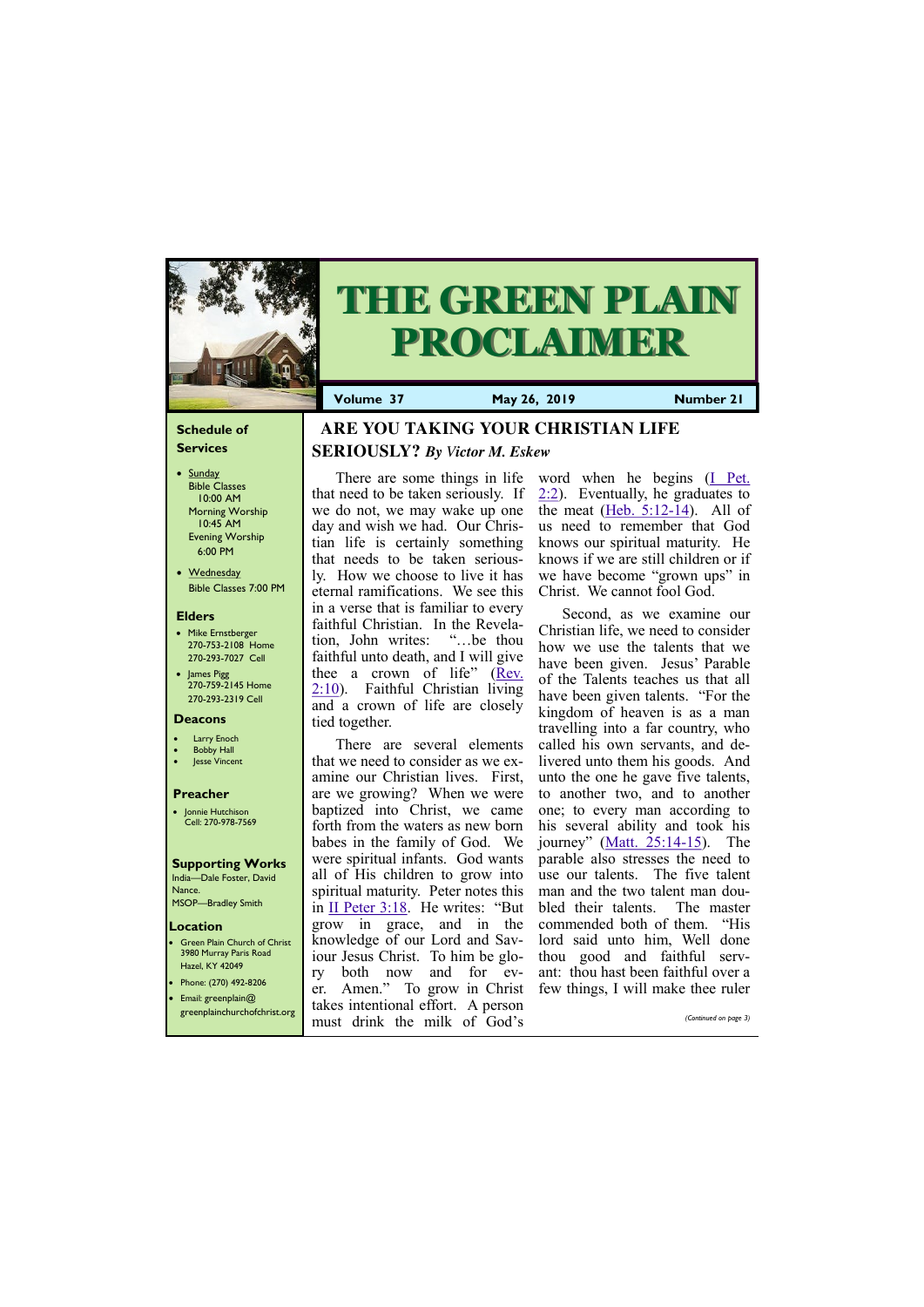## NEWS AND NOTES

- *REMEMBER IN PRAYER: Green Plain members*: Paul Brandon Lori Brandon , Peggy Jarvis, Rex and Margaret Enoch, Will Ed and Faye Travis , Mary Crutchfield, Vickie and Kaitlyn Canter, Joanne Barnes, Frank Towery, Maxine Pool, Nancy Meacham, Hayes and Marjorie Grady, Mary Lowrie, Jim Fielder, Larry Enoch and Jesse and Mary Vincent.
- **Family and Friends:** Betty Pond, Naomi Pigg, Byron White, Meredith Enoch, Kenneth Mizell, Walter Bryars, Ann Workman, Mike and Dollie Kiser, Will and Nancy Winchester, Dean Carroll, Maryanne Stubblefield, Annie Lyons, Kenzie Murdock, Jim Hutson, Amy Lyons, Janice Canter, Maryanne Pedigrew, Dale Foster, Thomas Cooker, Don and Sherry Blackwell and Rhonda Mays & baby.
- **The School of Biblical Studies** Our last class of our Spring session of the School of Biblical Studies is tomorrow evening. We wish to thank all who participated in the classes and those who brought snack food and soft drinks. Our next session of the school will be this coming September.
- This year's **VBS** is scheduled for June 18-20 beginning at 6:30 pm each evening. The theme is "Marooned: Steady Faith on Shifting Sands." We will have both children and adult classes.
- **Pantry items for May** 5—Toothpaste; 12—Asparagus; 19—Peaches; 26—Vienna Sausages.
- Please remember our **snacks for the hospital program** and place your items in the baskets in the lobby.
- **PASS IT ON!** When you have finished reading this bulletin, why not pass it on to a loved one, friend or neighbor. Use this as a tool to spread the gospel. Or, pick up extra copies to hand or mail to others.
- **See our Facebook page** for announcements, updates and articles. Access to past editions of this bulletin are available on our website at http://greenplainchurchofchrist.org.
- **Mission Work:** Please continue to pray for the preachers this congregation is supporting in India and for Dale Foster, Ronnie Gootan, David Nance and Mike Kiser in their respective works.
- Watch **"A Bible Answer"** each Sunday morning at 8:00 am on WQWQ TV in Paducah, KY. This program is also available on their website at abibleanswertv.org and on GBN and YouTube**.**
- **May 2019 Anniversaries:** Charles & Betty Enoch—16th; **Birthdays:** Paul Brandon—14th; Peyton Smith—19th; Charles Enoch—24th; Ann Thompson—27th; Mary Vincent—29th. Please let us know if we have left anyone out.
- *This question is always relevant: If you were to die today, where would you exist in eternity?*



**Page 2**

*BIBLE RESEARCH QUESTION*

**This Week: Who recognized Jesus as the Messiah when he was presented at the** 

**Temple as a baby?**

**Last Week**: *Where was the "Tower of Babel" located?* **Answer** The Bible account of the Tower of Babel appears in Genesis 11:1-9 as the climax to the account of early mankind found in Genesis 1-11. The geographical setting is a plain in the land of Shinar **(Genesis 11:2).** In the light of information contained in Genesis 10:10, Shinar

probably refers to Babylonia. (Source: Nelson's Bible Dictionary).



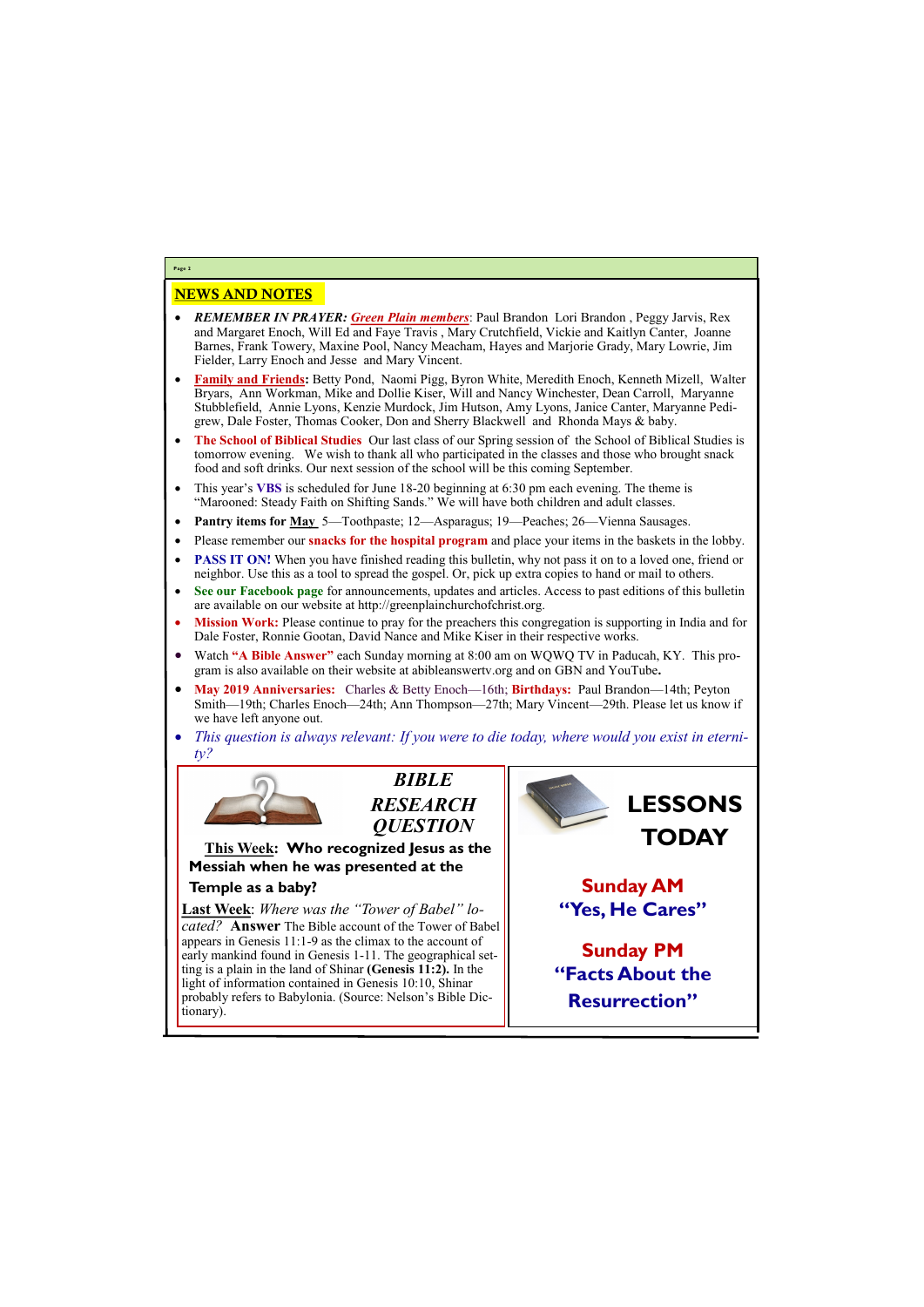**Page 3**

over many things: enter thou into the joy of thy lord" ([Matt. 25:21,](https://biblia.com/bible/kjv1900/Matt.%2025.21) [23\)](https://biblia.com/bible/kjv1900/Matt%2025.23). The one talent man hid his talent. The words of the master toward this servant were stern and condemning. "His lord answered and said unto him. Thou wicked and slothful servant, thou knewest that I reap where I sowed not, and gather where I have not strewed…Take therefore the talent from him, and give it unto him which hath ten talents….and cast ye the unprofitable servant into outer darkness: there shall be weeping and gnashing of teeth ([Matt. 25:26,](https://biblia.com/bible/kjv1900/Matt.%2025.26) [28,](https://biblia.com/bible/kjv1900/Matt%2025.28) [30\)](https://biblia.com/bible/kjv1900/Matt%2025.30). Which of these servants represents you and your present efforts in the kingdom of God? Again, God knows whether we are multiplying our talents or not. We need to be aware of this. We all should keep  $M$ atthew  $25:19$  in mind. "After a long time the lord of those servants cometh and reckoneth with them."

Third, when we take inventory of our spiritual lives we must consider sin. Simply put, sin is the transgression of the law  $(I$ [John 3:4\).](https://biblia.com/bible/kjv1900/1%20John%203.4) Our sins put us at odds with God  $(\underline{Isa. 55:8-9})$ . Our sins darken our spiritual lights. Our sins often keep us from growing. They are like weeds that choke the plant hindering its growth. Paul's instructions are clear in [Romans 6:12](https://biblia.com/bible/kjv1900/Rom%206.12-13)-13. "Let not sin therefore reign in your mortal body, that ye should obey it in the lusts thereof. Neither yield ye your members as instruments of unrighteousness unto sin: but yield yourselves unto God, as those that are alive from the dead, and your members as instruments of righteousness unto God. To the saints at Colossae, Paul wrote: "Mortify your members which are upon the earth; fornication, uncleanness, inordinate affection, evil concupiscence, and covetousness, which is idolatry"  $(Col. 3:5)$ . Peter's words to his readers were as follows: "Dearly beloved, I beseech

[Pet. 2:11\).](https://biblia.com/bible/kjv1900/1%20Pet.%202.11) Sin is a toxin. It makes us sick. It weakens our spiritual man. It often brings our Christian grow to a halt. If not severed from our mind and body, it will bring spiritual death.

Fourth, as we examine our spiritual lives, we need to be honest about how well we are serving in the local congregation. Paul told the saints in Corinth: "But now hath God set the members every one of them in the body, as it hath pleased him" ([I](https://biblia.com/bible/kjv1900/1%20Cor.%2012.18)  [Cor. 12:18\).](https://biblia.com/bible/kjv1900/1%20Cor.%2012.18) When we obeyed the gospel, God added us to the church. He, then, expects everyone to fulfill his/her role in within the local congregation. Paul reminds us that all of us are necessary even the members which are feeble. "Nay, much more those members of the body, which seem to be more feeble, are necessary" ([I Cor.](https://biblia.com/bible/kjv1900/1%20Cor.%2012.22)  [12:22\)](https://biblia.com/bible/kjv1900/1%20Cor.%2012.22). God wants ALL members working in unison with one another so the body will increase and be edified. "From whom the whole body fitly joined together and compacted by that which every joint supplieth, according to the effectual working in the measure of every part, maketh increase of the body unto the edifying of itself in love" ( $Eph. 4:16$ ). Dear reader, are you fulfilling your role in the body? Are you supplying the local church with all of the functions God has placed upon you? Once again, God knows. He knows exactly how each of the members of His body is functioning.

| were as follows. Dearly beloved, I beseech get serious! Let John's words sink deeply |                       |
|--------------------------------------------------------------------------------------|-----------------------|
| you as strangers and pilgrims, abstain from                                          |                       |
| fleshly lusts, which war against the soul" (I                                        | (Continued on page 4) |
|                                                                                      |                       |

As we close, we want to repeat the thought that titles this article. We must be taking our Christian life seriously. We only have one Christian life to live. We are not promised another day in which to life it. One day, we will stand before God and give an account of every aspect of our Christian life. Are you ready to do this? If not,

*(Continued from page 1)*